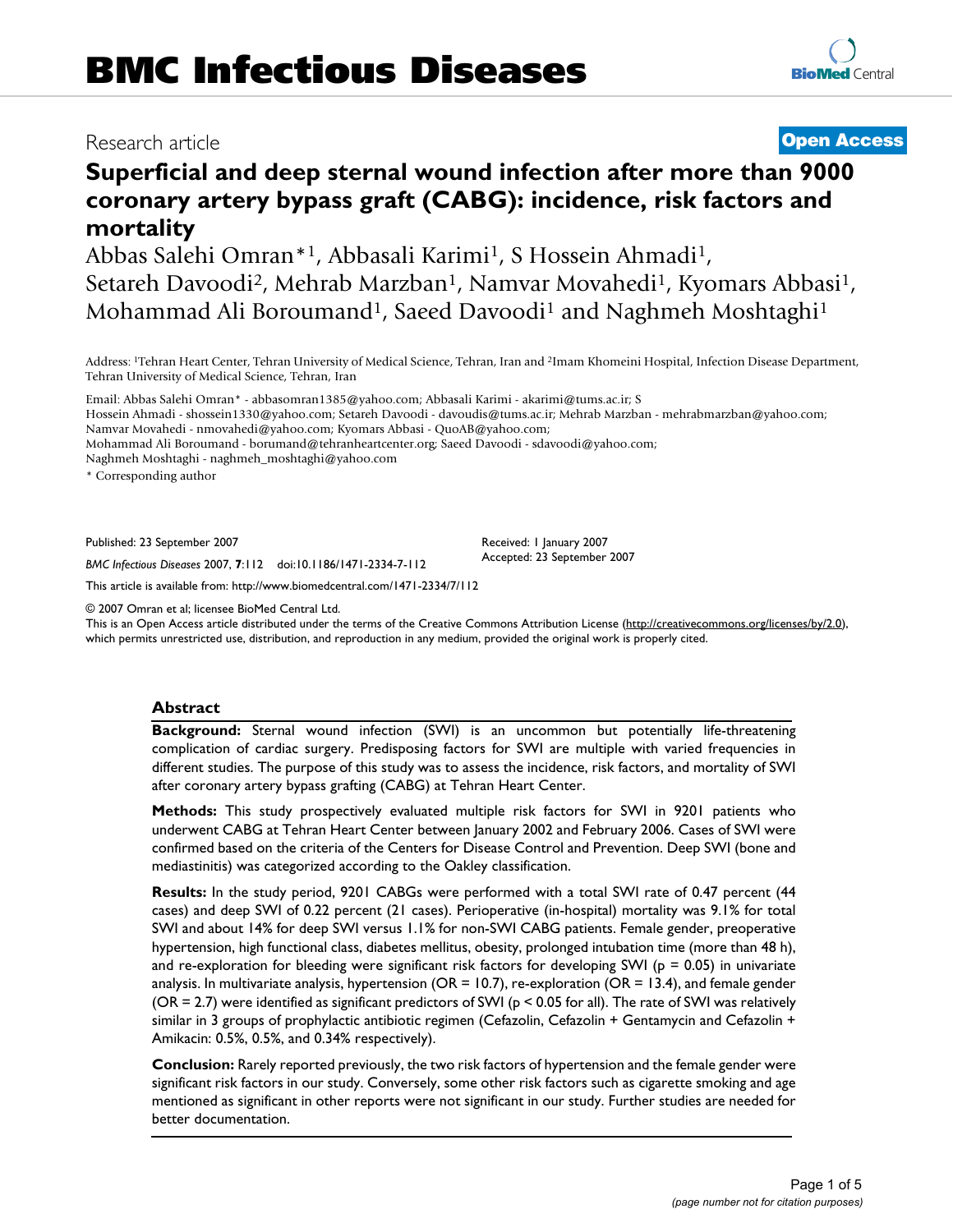# **Background**

Mediastinitis is an infrequent, yet potentially devastating complication following coronary artery bypass grafting (CABG). This complication is associated with amplified cost of care, prolonged hospitalization, and increased morbidity and mortality [1].

According to the Centers for Disease Control and classifications, the infection of surgical wounds of sternotomies should be considered as (A) superficial if only the skin and subcutaneous tissue are involved, (B) deep when the infection reaches the sternum but does not involve it, and (C) organ/space when sternal osteomyelitis or mediastinitis occurs. This classification enables a better comparison of related research.

For the benefit of consistency in comparing data from various reports, sternal wound infection (SWI) was subdivided into two groups: (A) superficial SWI: wound infection confined to the subcutaneous tissue and (B) deep SWI (bone and mediastinitis): wound infection associated with sternal osteomyelitis with or without infected retrosternal space [2]. Deep SWI (bone and mediastinitis), accompanied by a high mortality rate, has an overall incidence of 0.4% to 5% independent of the type of surgery. The incidence of superficial surgical site infection in sternotomies should be similar to that in any clean surgical procedure; i.e. approximately 2%. Nonetheless, the infection rate reaches three times this value among heart disease patients on account of the fact that these patients are burdened with a high number of risk factors by comparison with the general population [2,3,13].

The present study sought to evaluate the impact of different factors on developing post-CABG SWI. The cases of deep SWI were classified in accordance with the Oakley classification of mediastinitis; there were four subtypes based on the time of first presentation, the presence or absence of risk factors, and whether previous attempts at treating the condition had failed [2].

# **Methods**

A total of 9201 consecutive patients who underwent isolated CABG at Tehran Heart Center, Tehran – Iran, between January 2002 and February 2006 were included in this retrospective analysis of prospectively collected data. SWI was divided into superficial SWI and deep SWI. Deep SWI involves muscle, bone and/or mediastinum; it must have one of the following conditions: (A) wound opened with the excision of the tissue (I&D), (B) positive culture, and (C) treatment with antibiotics.

The patients were categorized as those without SWI (n = 9157, Group 1) and those with SWI ( $n = 44$ , Group 2). The patients with SWI were divided into two groups in accordance with the Centers for Disease Control and Prevention criteria [12]: deep SWI ( $n = 21$ ) and superficial SWI (n = 23). Immediately after suspicion of SWI, antibiotics were administrated and surgical intervention was made.

The patients' data included the following variables: age, sex, body mass index (BMI), smoking, hypercholesterolemia (whether the patient had a history of hypercholesterolemia diagnosed and/or treated by a physician and/or patient had been assured previously of (a) TG > 200, (b) LDL  $\geq$  130, (c) HDL < 30, and (d) admission cholesterol > 200 mg/dl), hypertension, peripheral vascular disease (whether the patient had peripheral vascular disease as indicated by claudication either on exertion or at rest, amputation for arterial insufficiency, aorto-iliac occlusive disease reconstruction, peripheral vascular bypass surgery, angioplasty, or stent), diabetes mellitus (defined as a history of diabetes regardless of the duration of disease or need for anti-diabetic agents), length of preoperative hospital stay, functional class according to the Canadian Cardiovascular Society (CCS) [14], and left ventricular ejection fraction (LVEF).

The operation data consisted of the use of cardiopulmonary bypass (CBP), aortic cross-clamp time, number of grafts, and use of double mammary. The postoperative data were comprised of in-hospital mortality (mortality within a 30-day period after operation), utilization of flap or rewiring, interval time between surgery and mediastintis occurrence, re-exploration for bleeding, most common types of microorganism in wound or blood culture, and prolonged intubation time (more than 48 h).

There were three prophylactic antibiotic regimens (only Cefazolin, Cefazolin + Gentamycin, and Cefazolin + Amikacin). All the prophylactic antibiotics were administered as a single dose 30 minutes before surgery and continued up to 48 hours after CABG at 3-hour intervals. Cefazolin was given 1 gr. every 8 hours; those with a weight  $> 80$ received 2 gr. Gentamycin and Amikacin were dispensed 1 mg/kg/dose and 5 mg/kg/dose, respectively. The study protocol was approved by the Ethics Committee of Tehran Heart Center.

# *Statistical methods*

Numerical variables were presented as mean  $\pm$  SD, and categorized variables were summarized by percentages. Missing data were present in less than 2.5% of records. Continuous variables were compared using the student's test or nonparametric Mann-Whitney U test whenever the data did not appear to have normal distributions, and categorical variables were compared using the chi-square or Fisher's exact test.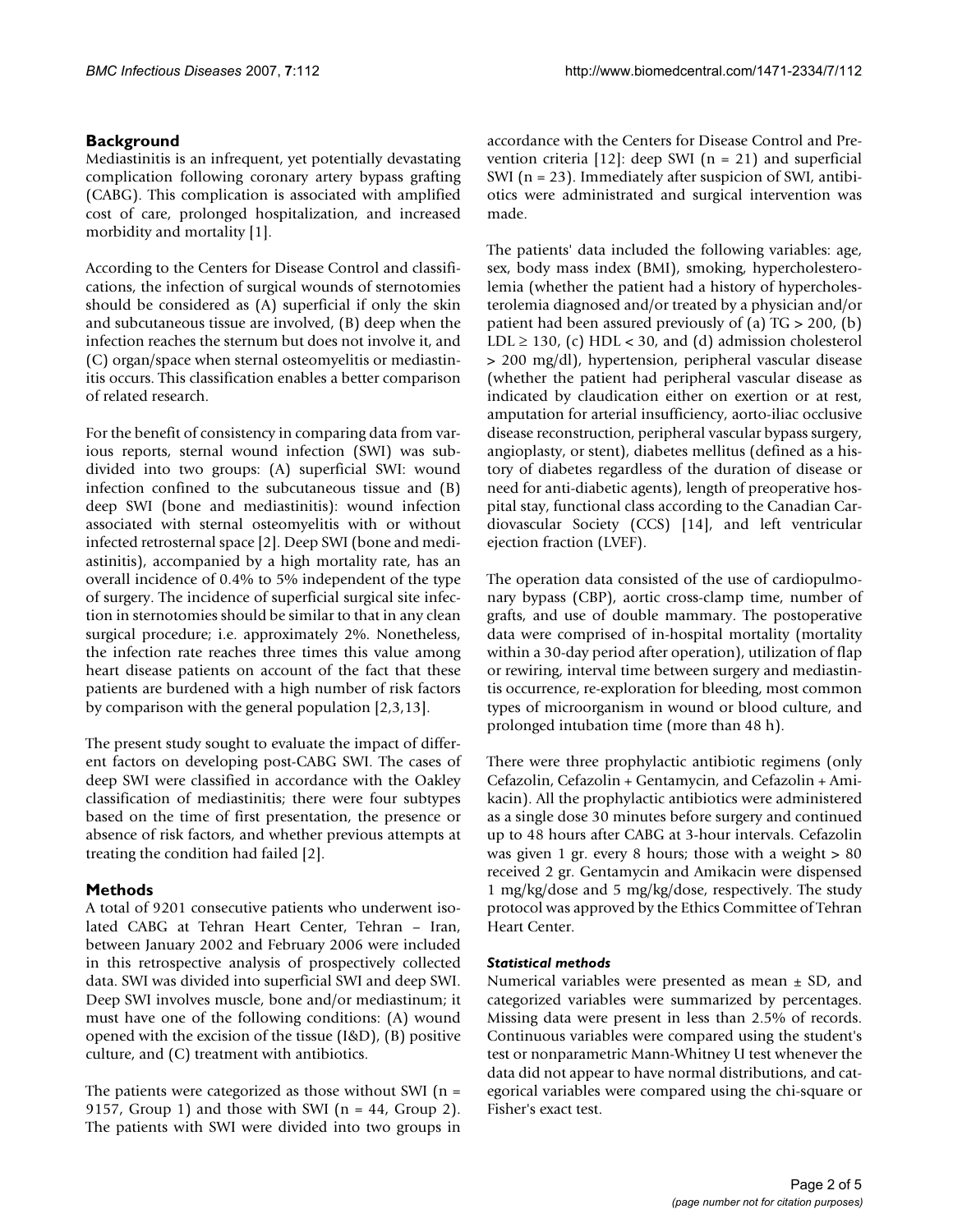Power analysis showed that was about 69% chance of detecting a significance difference using a two-sided test with significance level = 0.05.

Multivariate forward stepwise logistic regression model for risk factors predicting SWI was constructed. Variables were included into the multivariate model if the p value was found to be less than or equal to 0.15 in the univariate analysis. The associations of independent predictors with SWI in the final model were expressed as odds ratios (OR) with 95% CIs. Model discrimination was measured using the c statistic, which is equal to the area under the ROC curve. Model calibration was estimated using the Hosmer-Lemeshow (HL) goodness-of-fit statistic (higher P values imply that the model fit the observed data better). For the statistical analysis, the statistical software SPSS version 13.0 for windows (SPSS Inc., Chicago, IL) and the statistical package SAS version 9.1 for windows (SAS Institute Inc., Cary, NC, USA) were used. All p values were 2-tailed, with statistical significance defined by  $p \le 0.05$ .

# **Results**

Post-CABG SWI occurred in 44 (0.47%) of the 9201 patients. Twenty-three patients (0.24%) had superficial SWI, and 21 patients (0.22%) had deep SWI (bone and mediastinitis). Group 1 (non-SWI) patients were comprised of 74.5% males and 25.5% females at a mean age of 58.5  $\pm$  9.7, while Group 2 (SWI) patients were composed of 47.7% males and 52.3% females at a mean age of 60.1  $\pm$  8.7 (p < 0.001). The mean functional class (Canadian Cardiovascular Society) was  $2.1 \pm 0.8$  in Group 1 (non-SWI) and  $2.6 \pm 0.7$  in Group 2 (SWI) (p < 0.001). Diabetes mellitus (59.1% versus 40.9%) and hypertension (90.9% versus 49.7%) were two significant factors in Groups 2 and 1, respectively ( $p < 0.001$ ). Also BMI was a significant factor in our study ( $p = 0.032$ ). On the contrary, some other factors such as cigarette smoking, hypercholesterolemia, preoperative ejection fraction, peripheral vascular disease, and type of antibiotic prophylaxis had no significant impact on the incidence of SWI. These variables are listed in Table 1. Six of the 21 deep SWI patients underwent rotated muscle flap, and the remaining 15 were treated with irrigation and rewiring.

The in-hospital mortality rates (mortality within a 30-day period after operation) in Group 1(non-SWI) and Group 2 (SWI) were 1.1% and 9.1%, respectively (p < 0.001). The deep SWI patients had a perioperative mortality rate of 14%. There was a significant difference in the rate of reexploration for bleeding and prolonged intubation time between Group 2 (SWI) and Group 1 (non-SWI) ( $p <$ 0.001). In the multivariate analysis, hypertension, reexploration for bleeding, and the female gender were significant in the development of SWI with a respective odds ratio of 10.7, 13.4, and 2.7 ( $p \le 0.05$ ) (Table 2). The final

model had good discrimination (C statistic, 0.827; 95% CI, 0.796–0.859) and calibration (Hosmer-Lemeshow statistic, 17.354;  $P = 0.015$ ). Positive sternal culture was seen in 72.1% of Group 2 (SWI). In 67.7% of Group 2 (SWI), staphylococcus aureus, 15% of which was Meticilline resistance, was detected as the most common cause. Other microorganisms in order of frequency after S. aureus were staphylococcus epidermidis (6.5%), pseudomonas aeroginosa (6.5%), and streptococcus pneumonia (6.5%). Blood culture was positive with S. aureus as the most common cause in Group 2 (SWI) (total rates of positive blood culture were 14% and 25% in superficial SWI and deep SWI groups, respectively). The distribution of the 21 deep SWI (bone and mediastinitis) cases according to the Oakley classification was as follows: 6 patients in type IIIa, 6 in type IIIb, 8 in IVb, and only one in type V. There were no cases of type I or II; in other words, all the deep SWI cases had risk factors for the development of infection [2]. Tracheostomy was done in 2 patients: one from the superficial SWI group and the other from the deep SWI group. Double internal thoracic arteries were used in none of the SWI cases. The effects of three prophylactic antibiotic regimens (only Cefazolin, Cefazolin + Gentamycin, and Cefazolin + Amikacin) on the development of SWI were also compared. The rates of SWI were relatively similar between these three groups.

# **Discussion**

Complicating about 3.5% of CABG procedures [4], sternal wound infection is categorized as superficial SWI and deep SWI.

The rate of SWI varies in different reports. Softah et al. reported 2.5% superficial and 0.37% deep sternal wound infection among 3200 patients [5].

In the present study, the respective incidence of superficial and deep SWI was about 0.5% and about 0.22%, which was relatively low in comparison with that in other reports [2-6]

72.1% of our SWI had positive wound culture, with S. aureus being the most common cause in both superficial and deep SWI, which chimes in with the results of similar research in the literature (33–70%) [4,5,7,8]. Positive blood culture was significantly higher in deep SWI than superficial SWI in our study (25% versus 4.3%, respectively).

From a total of 17 evaluated factors in our univariate analysis, 7 factors had a significant positive effect (P < 0.05) in the development of SWI: (a) sex (female gender), (b) preoperative hypertension, (c) high functional class, (d) prolonged intubation time (more than 48 h), (e) diabetes mellitus, (f) re-exploration for bleeding and (g) obesity.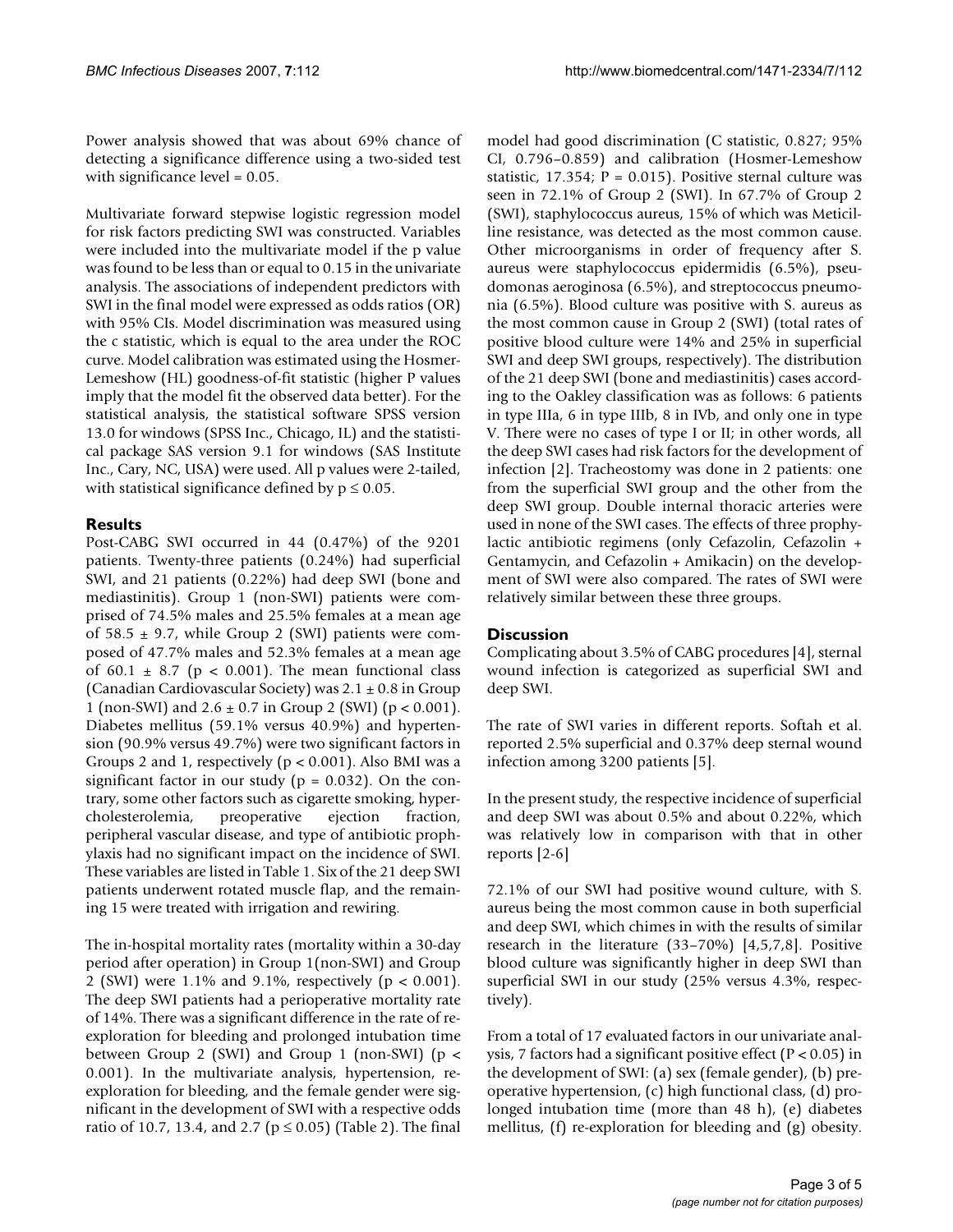| <b>Variables</b>                                            | Group $1$ <sup>*</sup> (n = 9157) | Group $2^{**}$ (n = 44) | P value |
|-------------------------------------------------------------|-----------------------------------|-------------------------|---------|
| Age (mean $\pm$ SD)                                         | $58.5 \pm 9.7$                    | $60.1 \pm 8.7$          | 0.173   |
| BMI (mean ± SD)                                             | $27 \pm 4$                        | $28.3 \pm 4$            | 0.032   |
| Female %                                                    | 25.5                              | 52.3                    | < 0.001 |
| Smoking %                                                   | 39.5                              | 34.1                    | 0.467   |
| Diabetes %                                                  | 33.7                              | 59.I                    | < 0.001 |
| Hypercholesterolemia %                                      | 61                                | 65.9                    | 0.508   |
| Hypertension %                                              | 49.7                              | 90.9                    | < 0.001 |
| PVD %                                                       | 1.8                               | 2.8                     | 0.666   |
| Length of preoperative hospital stay (days) (mean $\pm$ SD) | $8.2 \pm 4.9$                     | $9.4 \pm 6.1$           | 0.098   |
| $CCS$ (Functional class) (mean $\pm$ SD)                    | $2.1 \pm 0.8$                     | $2.6 \pm 0.7$           | < 0.001 |
| LVEF (mean $\pm$ SD)                                        | $49.1 \pm 10.2$                   | $50.7 \pm 11.2$         | 0.260   |
| Graft number (mean ± SD)                                    | $3.6 \pm 0.9$                     | $3.6 \pm 1$             | 0.928   |
| Cross clamp time (minute) (mean $\pm$ SD)                   | $42.4 \pm 41.5$                   | $45 \pm 16.4$           | 0.686   |
| Perfusion time (minute) (mean ± SD)                         | $70.1 \pm 26$                     | $75.2 \pm 23.5$         | 0.207   |
| Re-exploration for bleeding                                 | 1%                                | 13.6%                   | < 0.001 |
| Intubation time (hours) (mean $\pm$ SD)                     | $8.9 \pm 13.6$                    | $54.1 \pm 172.1$        | < 0.001 |

**Table 1: Pre-intra-and postoperative characteristics among patients with and without SWI**

Body mass index, BMI; Peripheral vascular disease, PVD; Canadian Cardiovascular Society classification, CCS; left ventricular ejection fraction, LVEF \* Without sternal wound infection

\*\* With sternal wound infection

The 3 factors of hypertension, female gender, and reexploration for bleeding were also significant in the multivariate analysis. It is deserving of note that hypertension and the female gender are not viewed as significant risk factors by other related investigations, which necessitates further research for elucidation.

Interestingly, the factors that other studies deem significant, namely cigarette smoking, pump time, and age [5,7,9], had no influence on SWI in our patients.

We compared the effect of three different prophylactic antibiotic regimens which were routinely used in our hospital (only Cefazolin, Cefazolin + Gentamycin, and Cefazolin + Amikacin) on the development of SWI. All these prophylactic antibiotics were given as a single dose preoperatively and continued up to 48 hours postoperatively. The type of antibiotic therapy was in accordance with the preference of the surgeons. The results showed no significant difference between the three groups, and these findings are compatible with other studies [10].

**Table 2: Results of multivariate analysis in development of SWI**

| <b>Variables</b>               | Odds ratio      | 95% CI*                             | P value            |
|--------------------------------|-----------------|-------------------------------------|--------------------|
| Re-exploration<br>for bleeding | 13.415          | 4.521-39.802                        | < 0.0001           |
| Hypertension<br>Female         | 10.763<br>2.707 | $3.297 - 35.128$<br>$1.446 - 5.071$ | < 0.0001<br>0.0019 |

\* Confidence Interval

The addition of aminoglycoside to Cefazolin failed to reduce the rate of SWI. We, therefore, employed only Cefazolin as the prophylactic antibiotic (one dose preoperatively, which was continued for 24 hours after operation).

The above-mentioned result holds true for both superficial and deep SWI.

The perioperative mortality rate of our patients was 9.1% for Group 2 (SWI) versus 1.1% for Group 1 (non-SWI), which is relatively similar to that in other reports [7,8]. The perioperative mortality rate in our deep SWI group was 14%; it is an acceptable rate judging by other reports.

In Tehran Heart Center, deep SWI is managed by irrigation and rewiring (if possible) or pectoralis muscle flap in proportion to the condition of the patients and their wounds. There was no one in the Oakley classification of type I or II, for all the causes of deep SWI had one or more risk factors for the development of mediastinitis. Nonetheless, we managed most of our cases (mediastinitis) with irrigation and rewiring [2].

Our use of intracutaneous suture techniques for skin closure (subcuticular suture) in all the cases precluded a comparison between the rates of SWI in the 2 techniques of subcuticular and transcutaneous (mattress suture technique). This comparison was made by Ozalp Karabay, who demonstrated an increased rate of superficial SWI when the intracutaneous suture technique was used relative to the transcutaneous method (16% versus 2%, respectively) [11].